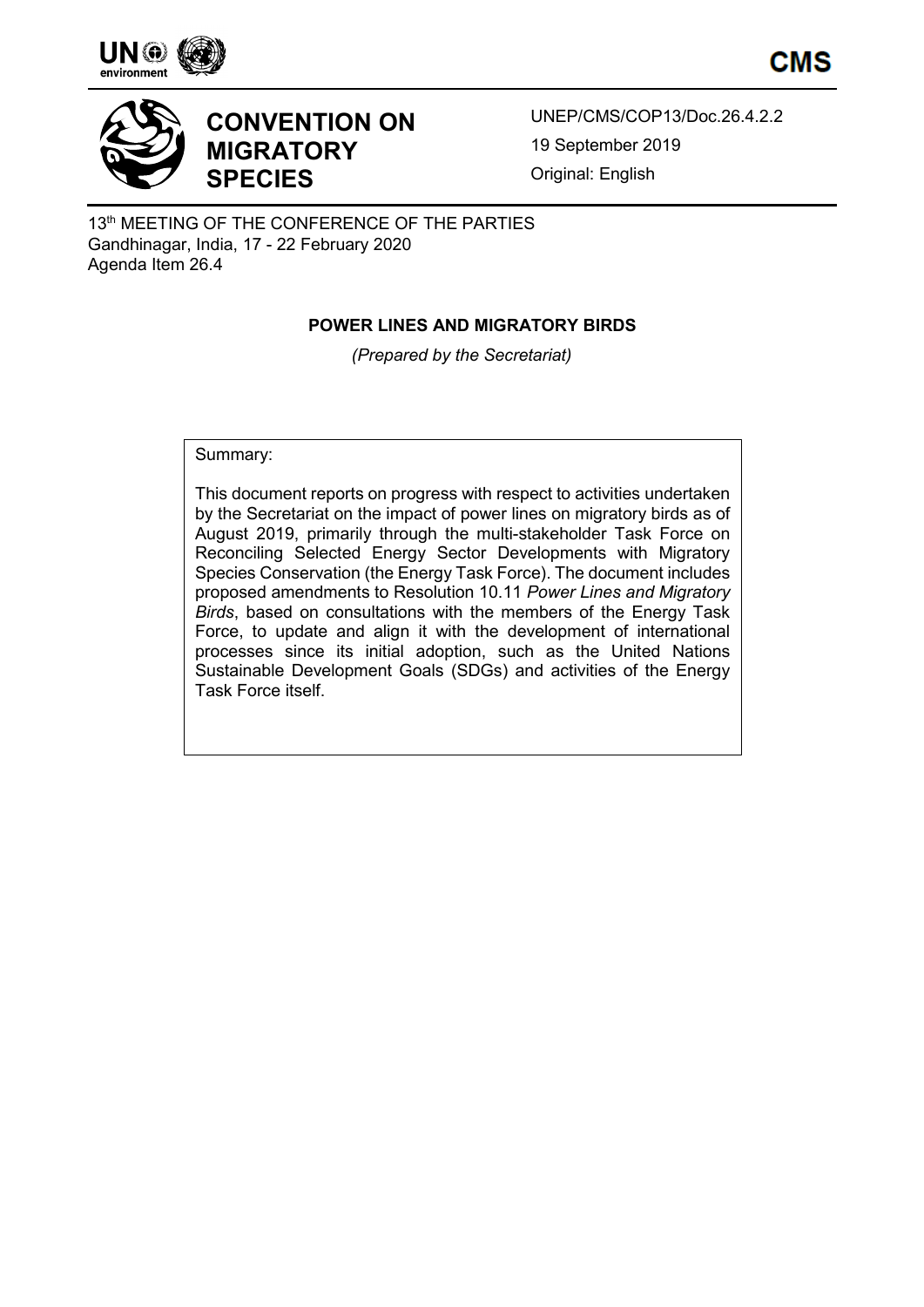### **POWER LINES AND MIGRATORY BIRDS**

### Background

1. The Conference of the Parties at its  $10<sup>th</sup>$  meeting (COP10, Bergen, Norway, 2011) adopted Resolution 10.11 *Power Lines and Migratory Birds*, in which it:

*6. Instructs the Secretariat, in close cooperation with relevant CMS agreements, to consult the Secretariat of the Bern Convention in order to update the mitigation guidelines regularly, as appropriate, and to disseminate these to their respective Parties.*

- 2. Power lines are one of the major causes globally of unnatural, unnecessary and avoidable mortality for migratory and other wild birds. Under CMS and the Agreement on the Conservation of African-Eurasian Migratory Waterbirds (AEWA), work on the impact of power lines on migratory species has been undertaken for many years, as reflected in the production and adoption of various relevant documents:
	- CMS Resolution 7.4 *[Electrocution of Migratory Birds](https://www.cms.int/en/document/electrocution-migratory-birds)*;
	- AEWA Resolution 5.11 *[Power Lines and Migratory Waterbirds](https://www.unep-aewa.org/en/document/power-lines-and-migratory-waterbirds)*;
	- CMS Resolution 10.11 *[Power Lines and Migratory Birds](https://www.cms.int/en/document/power-lines-and-migratory-birds)*;
	- CMS Resolution 11.27 (Rev.COP12) *[Renewable Energy and Migratory Species](https://www.cms.int/en/document/renewable-energy-and-migratory-species-2)*;
	- *[Review of the Conflicts between Migratory Birds and Electricity Power Grids in the](https://www.cms.int/sites/default/files/document/inf_38_electrocution_review_0.pdf)  [African-Eurasian Region](https://www.cms.int/sites/default/files/document/inf_38_electrocution_review_0.pdf)*; *[Guidelines on How to Avoid or Mitigate the Impact of Electricity Power Grids on](https://www.unep-aewa.org/sites/default/files/publication/ts50_electr_guidelines_03122014.pdf)  [Migratory Birds in the African-Eurasian Region;](https://www.unep-aewa.org/sites/default/files/publication/ts50_electr_guidelines_03122014.pdf)*
	- *[Renewable Energy Technologies and Migratory Species: Guidelines for](https://www.cms.int/sites/default/files/document/COP11_Doc_23_4_3_2_Renewable_Energy_Technologies_Guidelines_E.pdf)  Sustainable Deployment* [\[UNEP/CMS/COP11/Doc.23.4.3.2\].](https://www.cms.int/sites/default/files/document/COP11_Doc_23_4_3_2_Renewable_Energy_Technologies_Guidelines_E.pdf)
- 3. The 12<sup>th</sup> Meeting of the Conference of the Parties (COP12, Manila, 2017) mandated through Resolution 11.27 (Rev.COP12) *[Renewable Energy and Migratory Species](https://www.cms.int/en/document/renewable-energy-and-migratory-species-2)* the establishment of the multi-stakeholder Task Force on Reconciling Selected Energy Sector Developments with Migratory Species Conservation (the **Energy Task Force)**<sup>[1](#page-1-0)</sup>. The terms of reference of the Energy Task Force, adopted by COP12 through the same Resolution stipulate, *inter alia*, that:

*The Energy Task Force will cover the issues of power line impacts and impacts of renewable energy technology deployments […] with initial focus on power lines, hydro, wind and solar energy technologies […]*.

#### and that

 $\overline{a}$ 

*The Energy Task Force will monitor the implementation of relevant guidelines and their effectiveness as well as existing impediments for adequate implementation of such guidelines, and submit progress reports to the governing bodies of the participating MEAs.* 

<span id="page-1-0"></span><sup>&</sup>lt;sup>1</sup> The Task Force was established after the  $11<sup>th</sup>$  Meeting of the Conference of the Parties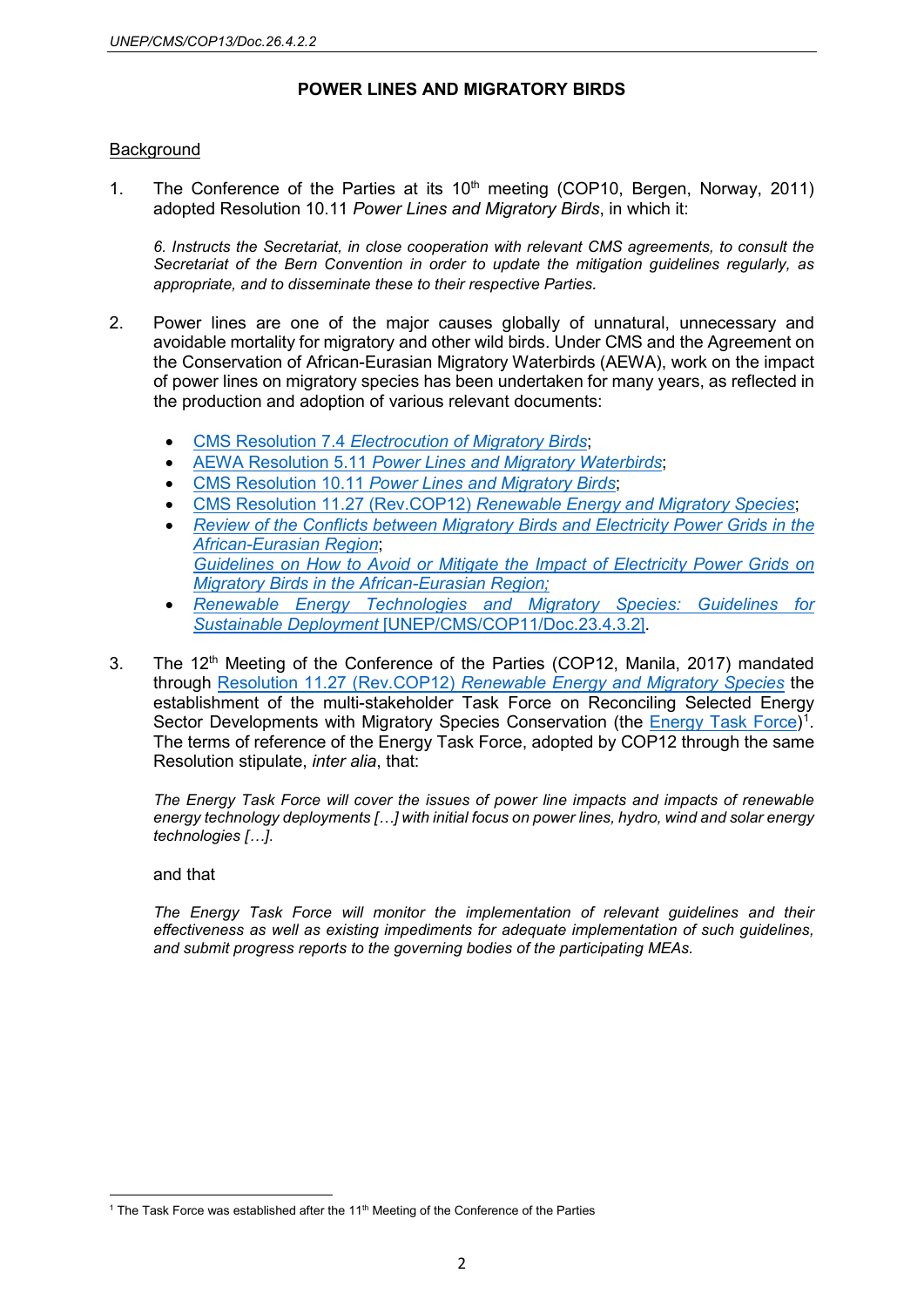# Activities since COP12

- 4. Based on the mandate in Resolution 11.27 (Rev.COP12), most of the recent activities on the impacts of power grid infrastructure, including the update of the mitigation guidelines, as appropriate, and their dissemination, as requested in Resolution 10.11, have been conducted through the Energy Task Force. The Energy Task Force, coordinated by the CMS Secretariat and BirdLife International, produced *inter alia* an *[information package](https://www.cms.int/sites/default/files/document/etf3_inf.6_information-package.pdf)* on the sustainable deployment of renewable energy technologies and power lines aiming to avoid and mitigate negative impacts on biodiversity. A detailed report on the activities conducted by the Energy Task Force can be found in Document UNEP/CMS/COP13/Doc.26.4.2.1 *Renewable Energy and Migratory Species*.
- 5. The Secretariat participated in a workshop on *Minimizing the Impacts of Power Lines on Birds*, held in Ostrava, Czech Republic on 29 May 2019, organized by the EU Interreg Danube Transnational Programme (DPT-PAC-PA2 PA 02 Energy), the Government of the Czech Republic and the UN Environment Carpathian Convention. The workshop focused on the countries situated in the Danube/Carpathian region of Europe. The current extent of the impact of power lines on birds through collision and electrocution was analyzed by the experts and representatives of organizations, utility and service providers, and strategies, and options for mitigation measures and monitoring were discussed. The Secretariat presented the activities of the Energy Task Force on the impact of power lines on migratory birds, and the relevant decisions and guidelines endorsed under the Convention (cf. background section, above). The participants of the workshop emphasized the need for EU-wide regulations and resources for wildlifefriendly power line infrastructure, and for strengthening and improving the implementation of provisions and guidelines existing under MEAs such as CMS.
- 6. An analysis of the efforts and progress made by Parties to reconcile the development of renewable energy and power lines with the conservation of migratory species, based on the national reports submitted to COP13, and building up and comparing with the assessment submitted as [UNEP/CMS/COP12/Inf.32](https://www.cms.int/sites/default/files/document/etf3_inf.8_cms_cop12_inf.32_information-paper-cms-report-analysis_e.pdf) to COP12 was under preparation at the time of writing.

# Amendment of Resolution 10.11 *Power Lines and Migratory Birds*

7. Within the process initiated by Resolution 11.6 *Review of Decisions*, and mandated through the scope of the Energy Task Force adopted through its Terms of Reference, members of the Energy Task Force proposed amendments to Resolution 10.11 *Power Lines and Migratory Birds* in order to update it to reflect the development of international processes relevant to energy infrastructure such as the United Nations Sustainable Development Goals (SDGs), and to link the relevant provisions of Resolution 10.11 to the recent activities and recommendations of the Energy Task Force for science-based mitigation measures, related data sharing, legislation and monitoring.

### Recommended actions

8. The Conference of the Parties is recommended to adopt the draft amendments to Resolution 10.11 contained in the Annex of this document.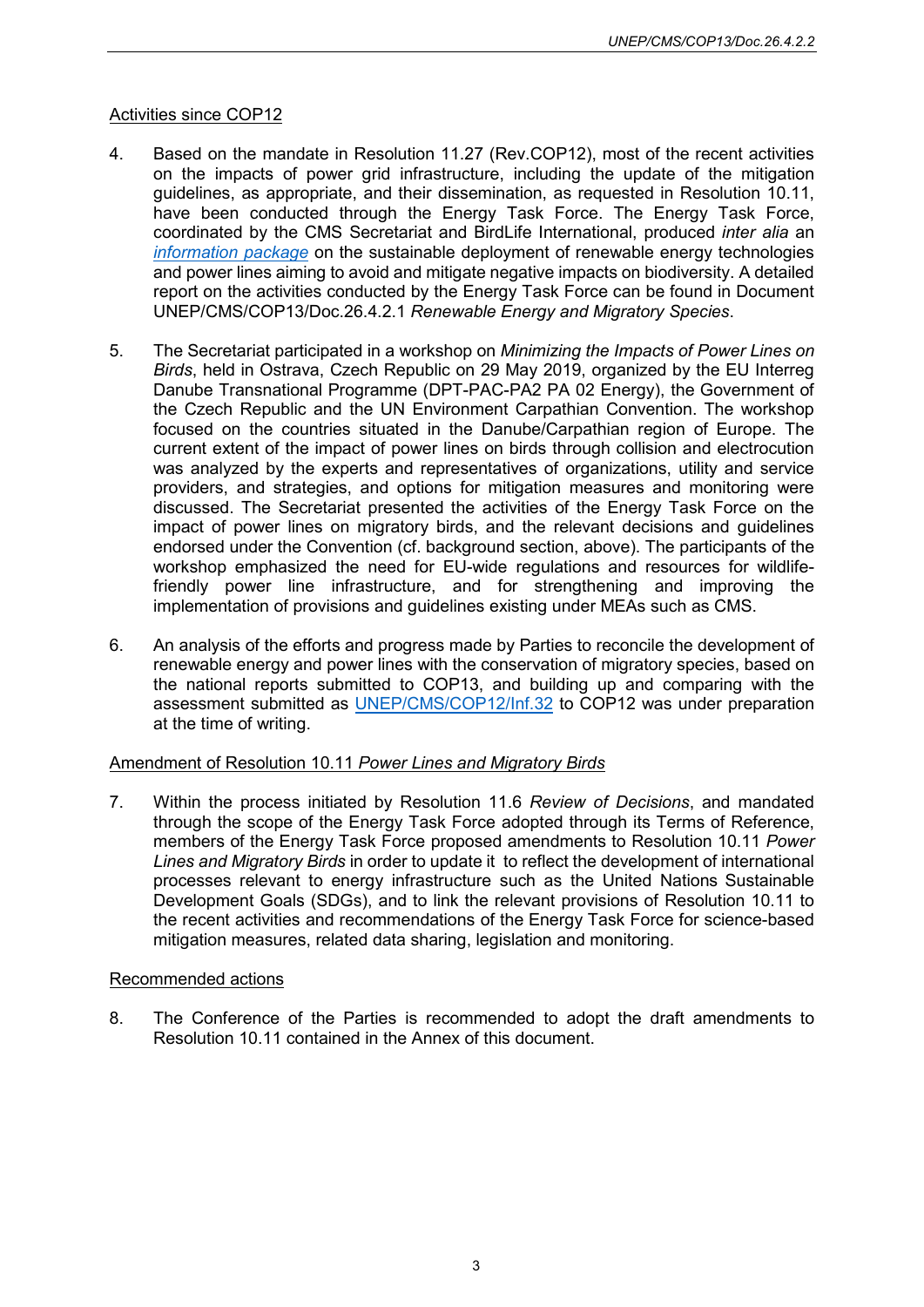**ANNEX**

# PROPOSED AMENDMENTS TO RESOLUTION 10.11

# **POWER LINES AND MIGRATORY BIRDS**

*Recalling* Article III 4(b) of the Convention which requests Parties to endeavour, *inter alia*, to prevent, remove, compensate for or minimize, as appropriate, the adverse effects of activities or obstacles that seriously impede or prevent the migration of species,

*Further recalling* Resolution 7.4 *Electrocution of Migratory Birds*, which encourages Parties to take appropriate measures to reduce and avoid the electrocution of migratory birds from medium voltage transmission lines by implementing a number of mitigation measures,

*Noting* that Resolution 7.4 and the *Suggested Practices for Bird Protection on Power Lines* (UNEP/CMS/Inf.7.21) are still fully valid,

*Noting* with satisfaction Recommendation No.110, which was adopted in 2004 by the Standing Committee of the Convention on the Conservation of European Wildlife and Natural Habitats (Bern Convention) on minimizing adverse effects of above-ground electricity transmission facilities (power lines) on birds,

*Welcoming* the Report by the Governments on the implementation of Recommendation No. 110/2004 (T-PVS/Files (2010) 11), as presented to the *30th meeting of the Standing Committee of the Bern Convention* and describing valuable measures taken by Parties to reduce the adverse effects of power lines,

*Further* welcoming the *Position Statement on Birds and Power Lines: On the risks to birds from electricity transmission facilities and how to minimise any such adverse effects*, adopted in 2007 by the *BirdLife International Birds and Habitats Directives Task Force*, calling for appropriate technical measures to reduce the adverse effects of power lines,

*Highlighting* the need to collect data on bird distribution, population size and movements as an essential part of an Environmental Impact Assessment (EIA), prior to and/or during the planning phase of a power line, and the need to monitor regularly the mortality caused by electrocution and collision with existing power lines,

*Welcoming* the *Budapest Declaration on bird protection and power lines*, as adopted on 13 April 2011 by the *Conference on Power lines and bird mortality in Europe* which calls for, *inter alia*, an international programme consisting of groups of national experts on bird safety and power lines, wider dissemination of knowledge, and improved planning of power lines in relation to bird distribution data,

*Recalling* the African-Eurasian Migratory Waterbird Agreement's *Guidelines on how to avoid, minimize or mitigate impact of infrastructural developments and related disturbance affecting waterbirds* (*Conservation Guidelines No. 11*), which contain a number of relevant recommendations,

*Recognizing* the need for closer cooperation and synergies amongst the CMS Family, other biodiversity-related conventions and other MEAs including the United Nations Framework Convention on Climate Change (UNFCCC) as well as relevant national and international stakeholders with respect to implementation of decisions and guidelines to reconcile energy sector developments with migratory species conservation needs,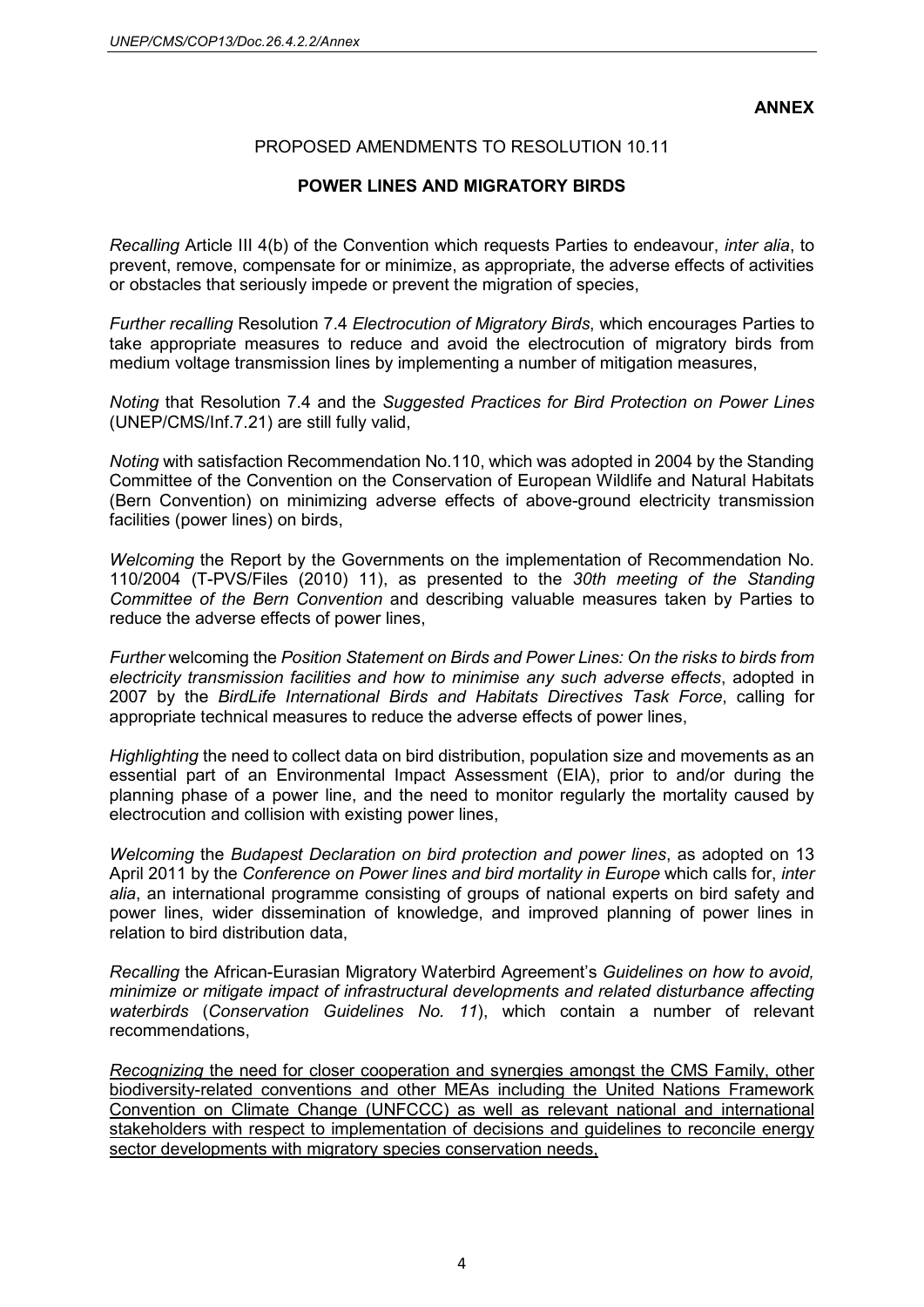*Recognizing* the importance for society of maintaining a stable energy supply, as also reflected in the United Nations 2030 Agenda for Sustainable Development, particularly in Sustainable Development Goal (SDG) 7 on energy as well as SDG 13 on climate change, as well as the need to achieve the targets adopted by the UNFCCC in Paris on global warming, including through the increased use of renewable energy sources, which often requires the deployment of new power line infrastructure,

*Also noting* and that electrocutions, in particular, sometimes cause outages or disruption, and thus that determining appropriate locations of and putting in place mitigation measures for power lines that minimize impact, and mitigation measures applied to power lines provide a win-win situation for birds and the stability of power provision,

*Noting* the *Review of the conflict between migratory birds and electricity power grids in the African-Eurasian region* (UNEP/CMS/Conf.10.29), and concerned that within the African-Eurasian region tens of millions of migratory birds are killed annually as a result of electrocution and collision, including storks, cranes, many other waterbird species, birds of prey, bustards and grouse,

*Noting* that many of the birds killed by electrocution and/or collision are internationally protected, including under CMS and the CMS instruments on African-Eurasian Migratory Waterbirds, Middle-European Great Bustard and African-Eurasian Birds of Prey,

*Concerned* that further research and monitoring on birds and power lines are urgently required, that only few studies are currently available that are sufficiently well-designed to assist in guiding policy, and that there is a serious geographical bias in research that needs to be addressed,

*Recognizing* the conclusions and recommendations concerning birds and power lines presented in document UNEP/CMS/Conf.10.29 which, inter alia, highlight that the number of birds killed can be substantially reduced if mitigation measures are applied during the planning and construction of power lines,

*Welcoming* the *Guidelines on how to avoid or mitigate the impact of electricity power grids on migratory birds in the African-Eurasian region* (UNEP/CMS/Conf.10.30), which provide extensive practical guidance on, inter alia, mitigation measures, bird surveys and monitoring and the technical design of power lines,

*Acknowledging* that a number of Range States are already applying mitigation measures, for example, during planning of the location and route of new power lines,

*Noting* with satisfaction that funding has been made available, inter alia, through the EU/LIFE programme, to take immediate measures to protect a number of rare species, including the Great Bustard (*Otis tarda*) and Imperial Eagle (*Aquila heliaca*), from electrocution and collision,

*Noting* with satisfaction also the UNDP/GEF Migratory Soaring Birds Project, which is being implemented by BirdLife International, and which aims to ensure that the conservation needs of migratory soaring birds are addressed by industry, including the energy sector, along the Red Sea/Rift Valley Flyway, and the potential this project has to promote the implementation of this resolution and the above-mentioned guidelines at national and local levels,

*Acknowledging* with thanks the generous financial support provided by RWE Rhein-Ruhr Netzservice GmbH towards the development and production of the above-mentioned review and guideline documents (UNEP/CMS/Conf.10.29 and UNEP/CMS/Conf.10.30), and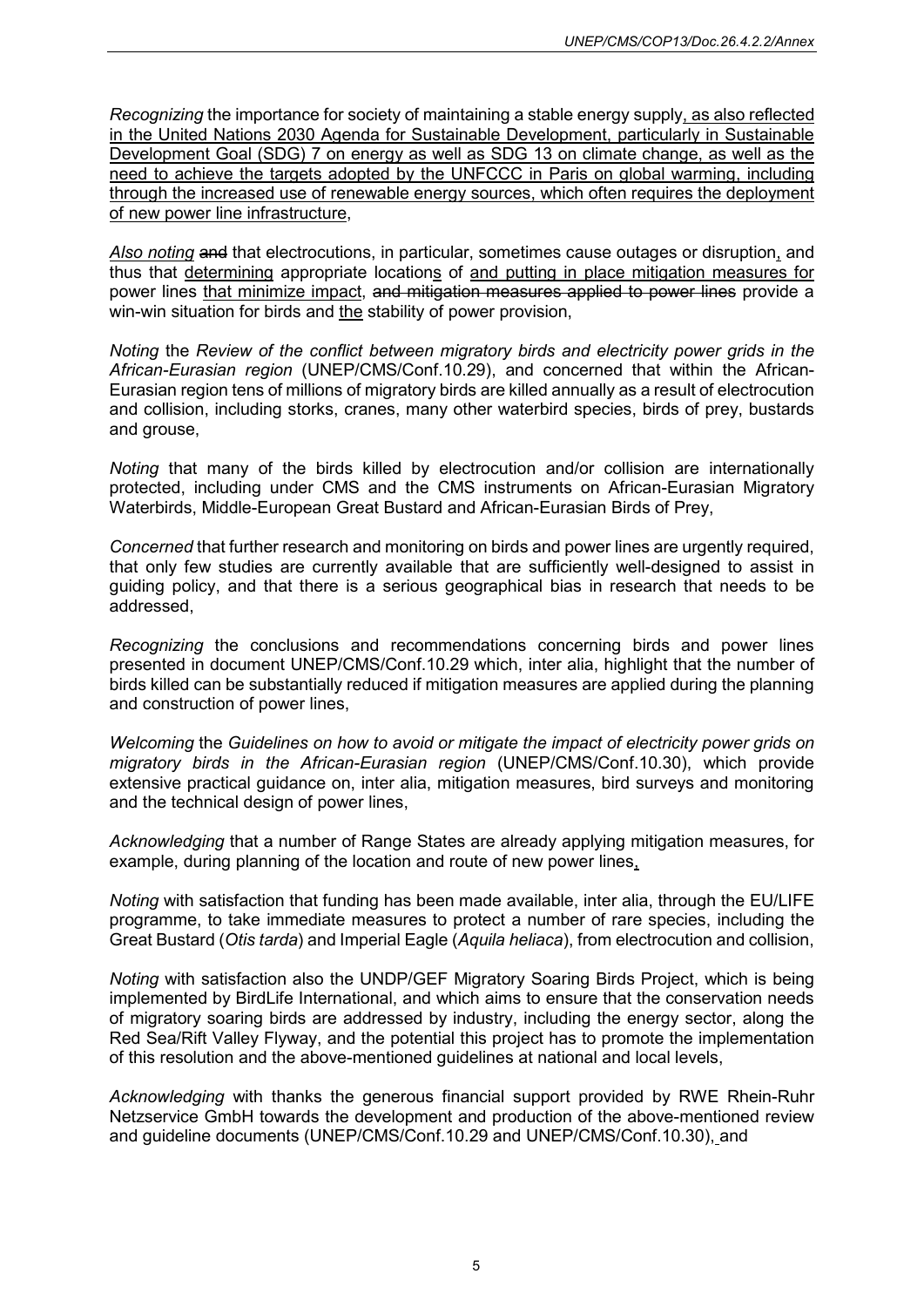*Noting* with satisfaction the discussions at the 17<sup>th</sup> Meeting of the Scientific Council and those during the AEWA Technical Committee at its 10<sup>th</sup> meeting on the drafts of the above-mentioned review and guideline documents on power lines and birds, and aware of the guidance provided by these fora, which has been incorporated into both documents,

### *The Conference of the Parties to the Convention on the Conservation of Migratory Species of Wild Animals*:

- 1. *Welcomes* the *Guidelines on how to avoid or mitigate the impact of electricity power grids on migratory birds in the African-Eurasian region* (UNEP/CMS/Conf.10.30);
- 2. *Urges* Parties and encourages non-Parties to implement these Guidelines as applicable and to:
	- 2.1 *apply*, in the African-Eurasian region as far as possible, and as applicable elsewhere, AEWA Conservation Guidelines No. 11 on Strategic Environmental Assessment (SEA) and Environmental Impact Assessment (EIA) procedures regarding the development of power lines, and make use of recent global best practices for SEA and EIA adopted by the World Bank and International Finance Corporation;
	- 2.2 *consult* regularly relevant stakeholders, including government agencies, scientific bodies, non-governmental organizations and the energy sector, in order to monitor jointly the impacts of power lines on birds and to agree on a common policy of action;
	- 2.3 *Establish* a baseline of bird distribution, population sizes, migrations and movements, including those between breeding, resting and feeding areas, as early as possible in the planning of any power line project, over a period of at least one year, and with particular emphasis on those species known to be vulnerable to electrocution or collision and if such studies identify any risks, to make every effort to ensure these are avoided;
	- 2.4 *Design* the location, route and direction of power lines on the basis of national sensitivity and zoning maps and avoid, wherever possible, construction along major migration flyways and in habitats of conservation importance, such as Important Bird Areas, protected areas, Ramsar sites, the East Asian-Australasian Flyway Site Network, the West/Central Asian Site Network for Siberian Crane and other waterbirds and other critical sites as identified by the Critical Site Network (CSN) Tool for the African-Eurasian region;
	- 2.5 *Identify* those sections of existing power lines that are causing relatively high levels of bird injury and/or mortality due to electrocution and/or collision, and modify these as a matter of priority by applying the techniques recommended by the Guidelines in UNEP/CMS/Conf.10.30, and use mitigation measures, for which their effectiveness has been assessed in the scientific literature available on platforms such as *Conservation Evidence*; and
	- 2.6 *Regularly* monitor and evaluate the impact of power lines on bird populations at the national scale, as well as scientifically assess the effectiveness of mitigation measures put in place to minimize the impact of power lines on bird populations, and make data on effectiveness of the mitigation measures publicly available;
	- 2.7 *Make* data and results of surveys and monitoring undertaken publicly available, including data on mortality of species due to collisions and electrocutions from transmission and distribution infrastructure; and